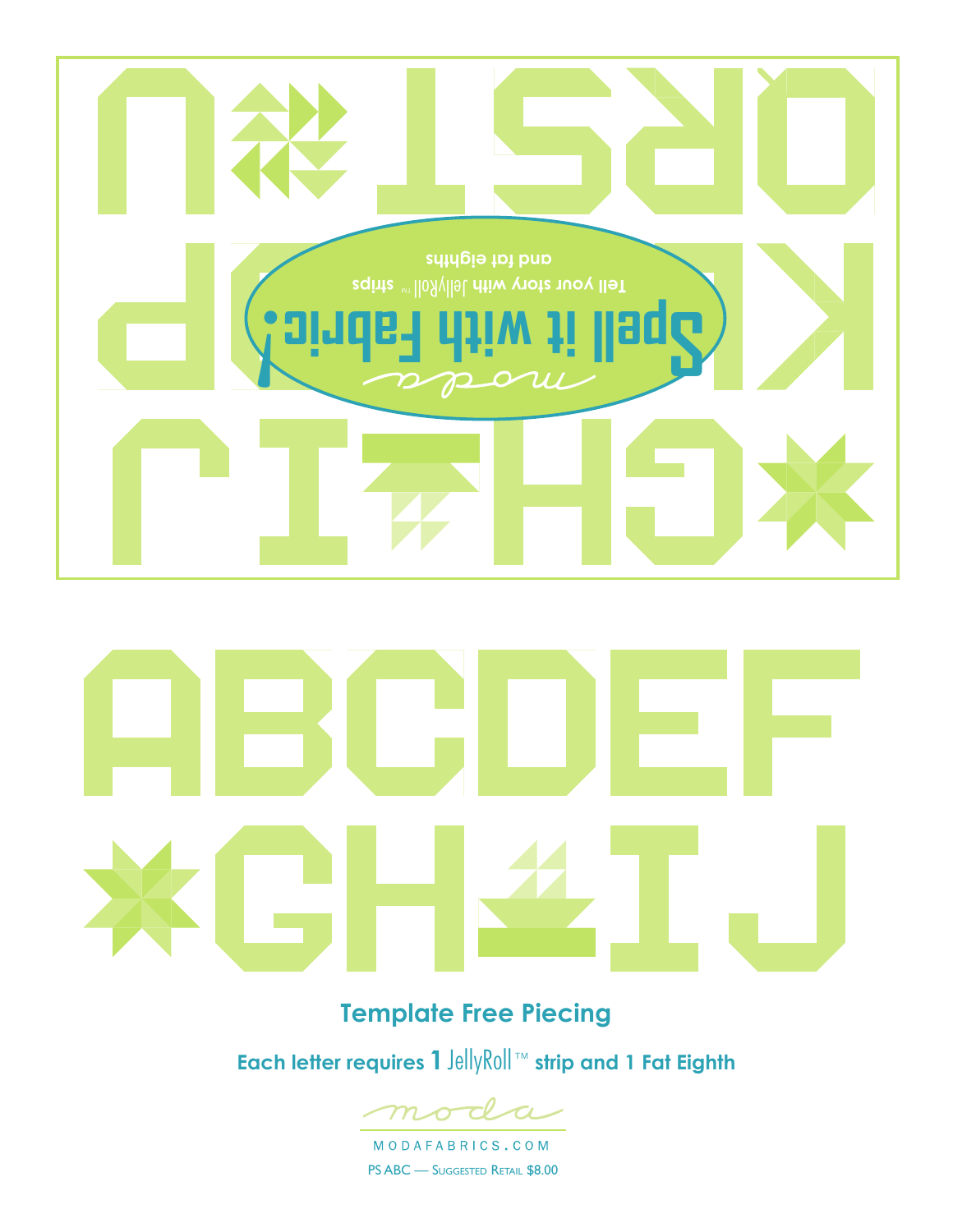make an Alphabet Quilt

 • Letter Block with Sashing Size: 9"x12" finished • Quilt Size: 59"x68" finished • Letter Block Size: 8"x10" finished

#### **Fabric Requirements**

*Note: Each block requires 1 JellyRoll™ strip for the letter and 1 fat eighth of background fabric.*

Letters 1 – JellyRoll™ Background 26 – Fat Eighths or 3½ yds. Sashing and Borders and Pieced Blocks 2½ yds. Binding ⅝ yd. Backing 2 yds. pieced crosswise

#### **Helpful Tools**

Omnigrip by Omnigrid 8½" x 12" ruler (RN8512 Omnigrid #1) Folded Corner Clipper by Prairie Sky Quilting  $(#502$  Prairie Sky  $#1)$ 

6½"x6½" square ruler with diagonal guideline

### **Cutting Directions**

Letters, Background and Pieced Blocks: Refer to each letter/block page Sashing and Borders

Cut 2 –10½"xWOF strips and 2 –9½"xWOF strips

Subcut 30–1 $\frac{1}{2}$ " x 10 $\frac{1}{2}$ ", 30–2 $\frac{1}{2}$ " x 9 $\frac{1}{2}$ " and from remainder cut 8–1 $\frac{1}{2}$ " x 8 $\frac{1}{2}$ " strips for sashings Cut 2 – 2½"xWOF strips, 4 – 3½"xWOF strips and 2 – 5½"xWOF strips for borders Use the remaining fabric for pieced blocks.

Binding – Cut  $7 - 2\frac{1}{2}$ "xWOF strips

# **Spell it with Fabric**



### **Parts**

Background: 4–2½"x4½" 4–2½"x2½"

#### Print:

2–2½"x8½" 2–2½"x4½" 2–2½"x2½"

Press toward Print except some ECTs then follow direction of arrows.



moda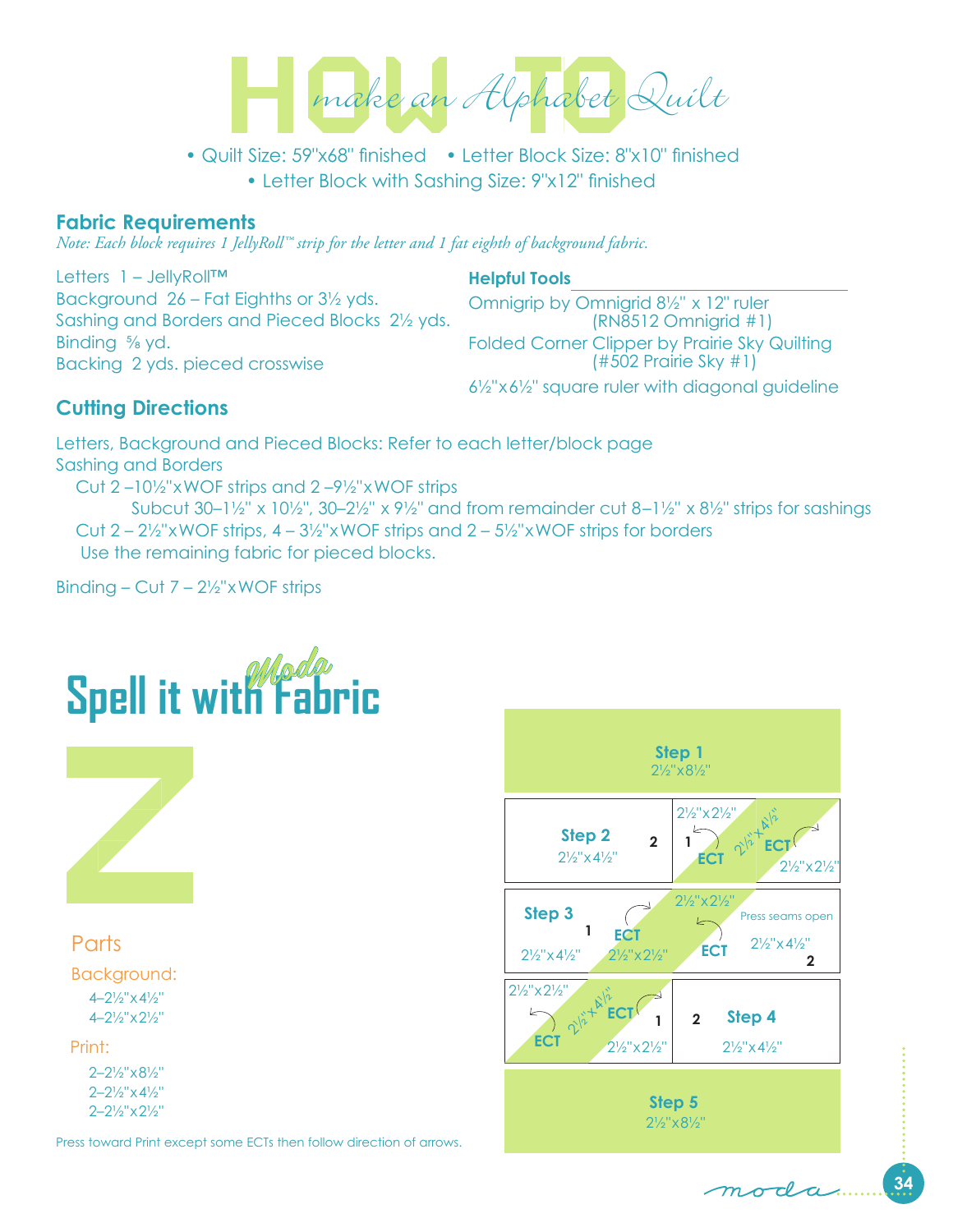

### **Hints & Explanations**

– Use a scant ¼" seam **Seams** 

– Press seams toward print or as directed. Press seams open where indicated. **Pressing** 

– Piece and assemble each block following the Steps. The numbers (1,2,3,etc.) indicate **Assembly**  order of assembly within a Step.

**May** 

Mas ,  $\frac{1}{2}$ %

 $\frac{z}{z}$ 

 $\frac{d\mu_{\ell}}{d}$ 

– Easy Corner Triangles **ECT**

Draw a diagonal line on the back of the 2½" or 1½"squares.

Sew a marked square on the diagonal line to the background rectangle or square as directed in the block instructions and  $N$  from the sewn line. Trim away only the middle layer, do not cut away the background. This will help to keep letter pieces straight.

Press to the corner to form a triangle.



trim

**2**

**ECT**

**ECT**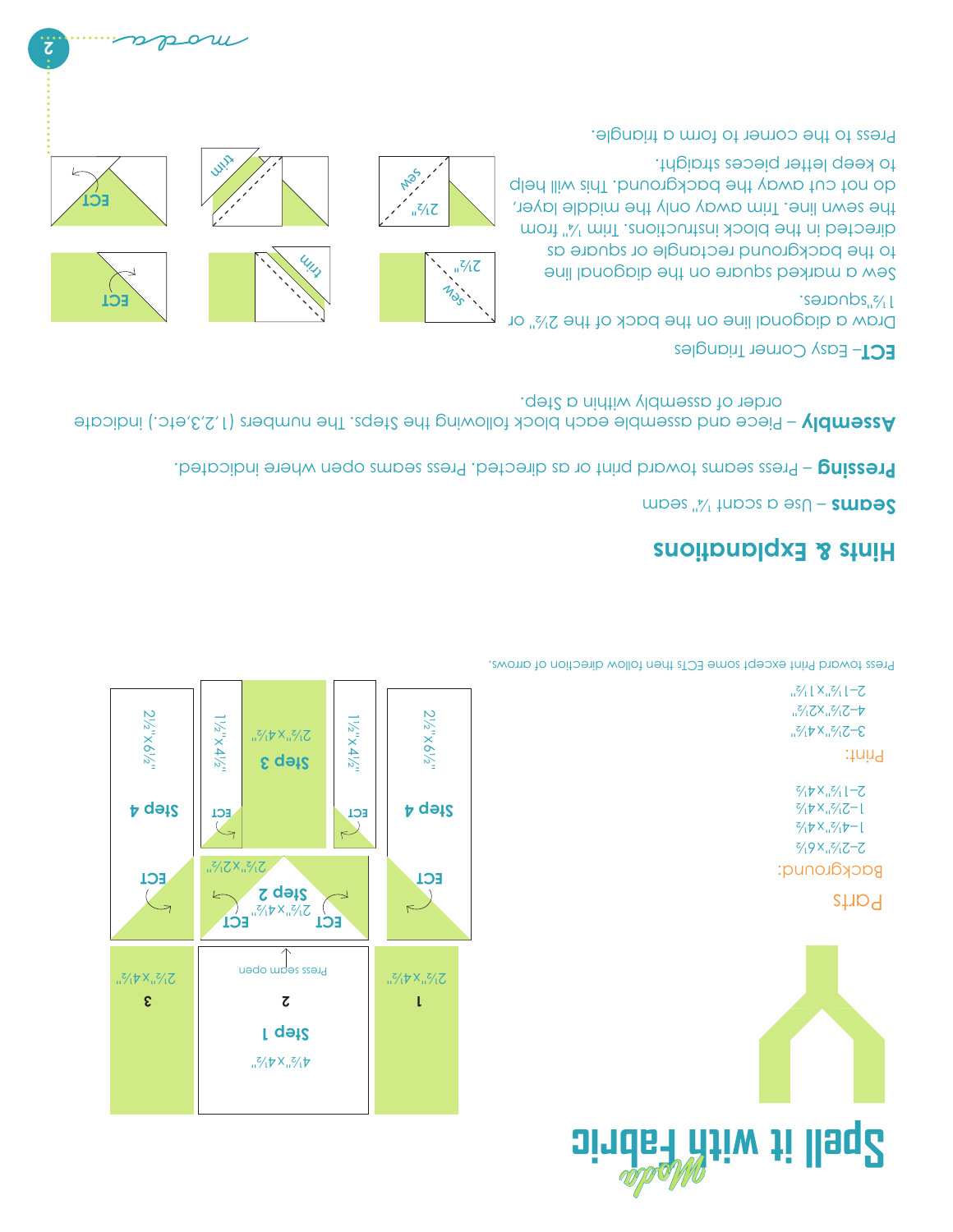### **Pieced Block Assembly** – Press toward Print

*Choose 4 of the 8" finished blocks below or select another 8" block of your own, or applique an 8" block to complete this quilt.*



Background:  $1-4\frac{1}{2}$ "  $\times$   $4\frac{1}{2}$ " 12–2½"x2½"

Print:

4–2½"x4½"



**B**

Background: 16–2½"x2½"

Prints: 8–2½"x4½"



**C**

Background: 2–2½"x4½" 6–2½"x2½"

Prints: 2–2½"x8½" 4–2½"x2½"













Parts — include seam allowance

#### Background:

2–2½"x4½" 4–2½"x2½" 4–1½"x3½"

#### Print:

2–2½"x8½" 9–2½"x2½ 4–1½"x1½"

Press toward Print except some ECTs then follow direction of arrows.

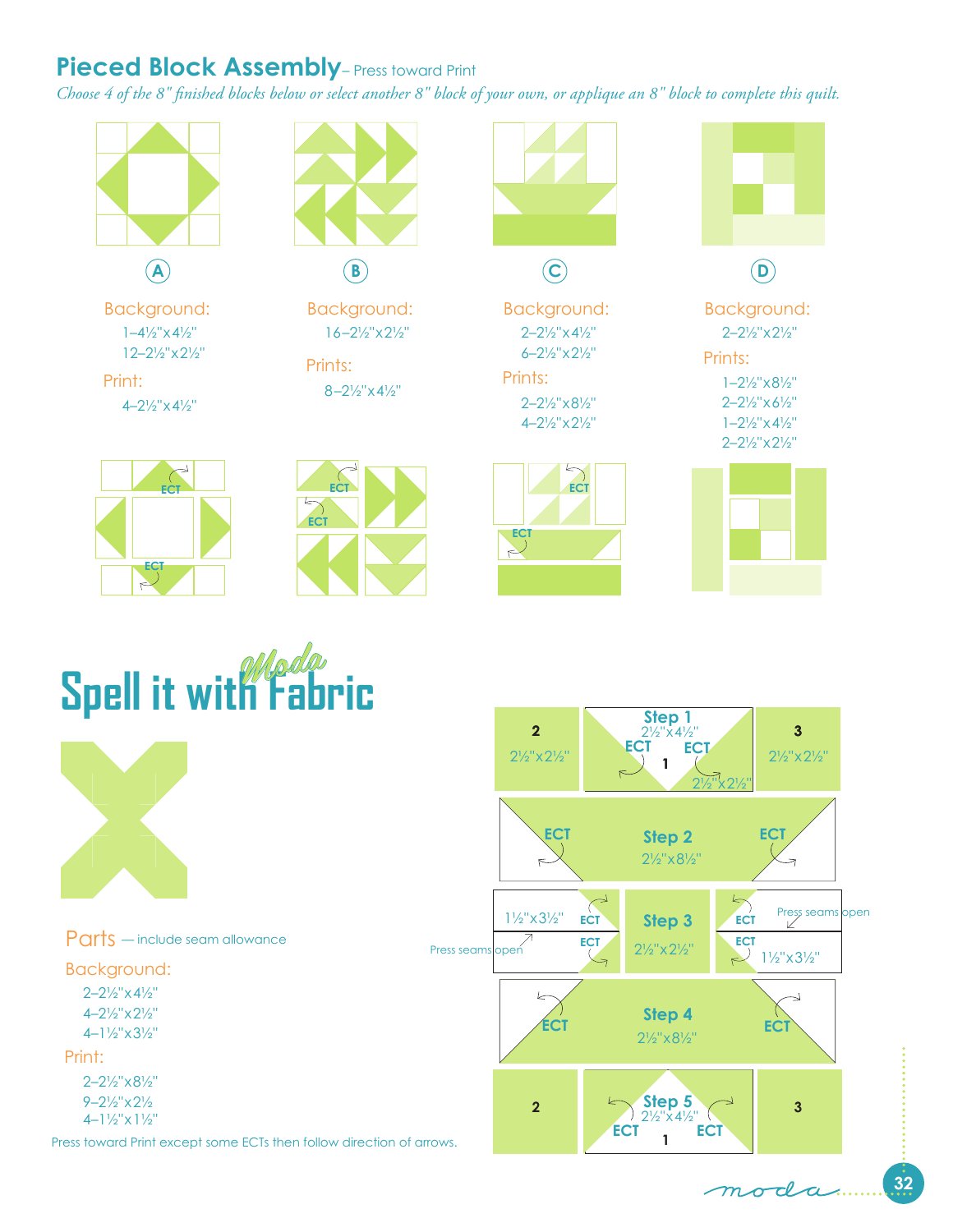



Background: "x6x"x6x" 1–2½"x4½" 2–2½"x2½" 4–1½"x1½" Print:

2–2½"x10½" 1–2½"x4½" 2–2½"x2½"

Press toward Print except same Press toward precise to princ are more compared by the some some  $\alpha$ 



 $\frac{1}{2}$  x<sub>1</sub>  $\frac{1}{2}$ 

**ECT**

 $\frac{1}{2}$ % $\frac{1}{2}$ % $\frac{1}{2}$ 

 $2^{18}$ "x10<sup>1</sup> $\frac{1}{2}$ "x10<sup>1</sup> $\frac{1}{2}$ "x10<sup>1</sup> $\frac{1}{2}$ "x10<sup>1</sup> $\frac{1}{2}$ "x10<sup>1</sup> $\frac{1}{2}$ "x10<sup>1</sup>

**1**

 $Z_1$   $Z_1$   $Z_2$ **ECT**

**Step 3 Step 3 Step 3 Step 3 Step 3 Step 3 Step 3 Step 3 Step 3 Step 3 Step 3 Step 3 Step 3 Step 3 Step 3 Step 3 Step 3 Step 3 Step 3 Step 3 Step 3 Step 3 Step 3 Step 3 Step** 

**Step 1**

ECT **EQUATE:** 

**2**

2½"x4½" **ECT ECT**

2½"x2½

q

**ECT**

 $3/1$  X<sub>1</sub>3/<sub>1</sub>

**ECT**

..%YeX,.%

**Step 2**

Background: **H**

Prints: 4–2½"x4½" 4–2½"x4½" 16–2½"x2½"



**G**

Background: 8–2½"x2½"

Prints: 1–4<sup>1</sup>/2<sup>m</sup> x 4<sup>1</sup>/2<sup>m</sup> w<sup>2</sup>/2<sup>™</sup>





**F**

Background:  $Z-S_1Y_0X_1Y_0$ 

Prints: 2–4½"x4½" 2–2½"x4½"  $Z-S_1Y_0X_1Y_0$ 





**E**

Prints: 8–2½"x2½" Background: 1–4½"x4½" 4–2½"x4½" 4–2½"x2½"

ECT<br>M **ECT ECT**

4–2½"x2½"

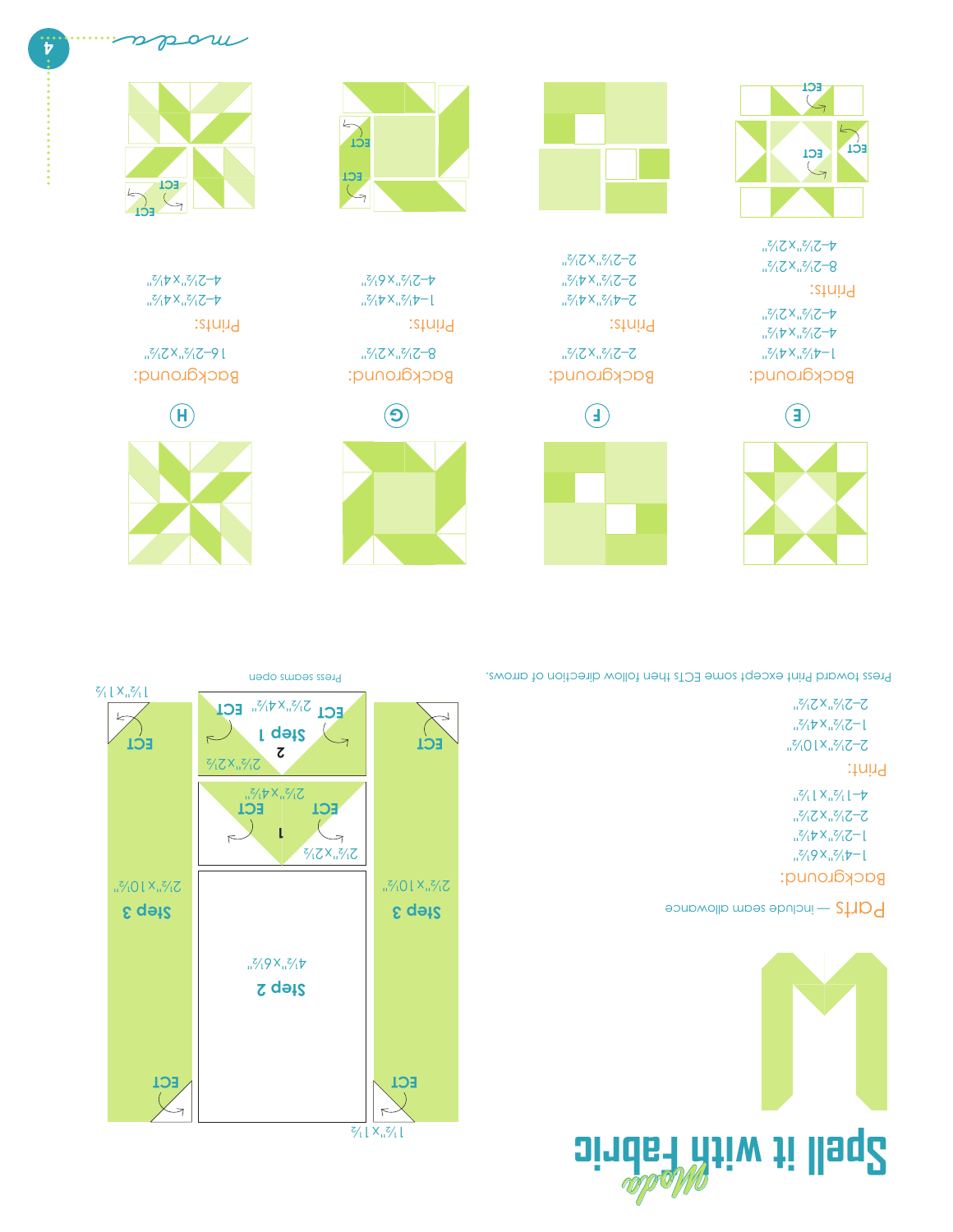### **Block Assembly** – Press toward sashings



### Letter Block

Each **letter block** finishes at 8"x10"

Add a 1½"x10½" sashing strip to the right side of each letter. Press toward the sashing. Then add a 2½" x9½" sashing strip to the bottom of the block. Press toward the sashing. *See diagram.*

**Both Letter and Pieced blocks should measure 9½"x12½" with seams.**



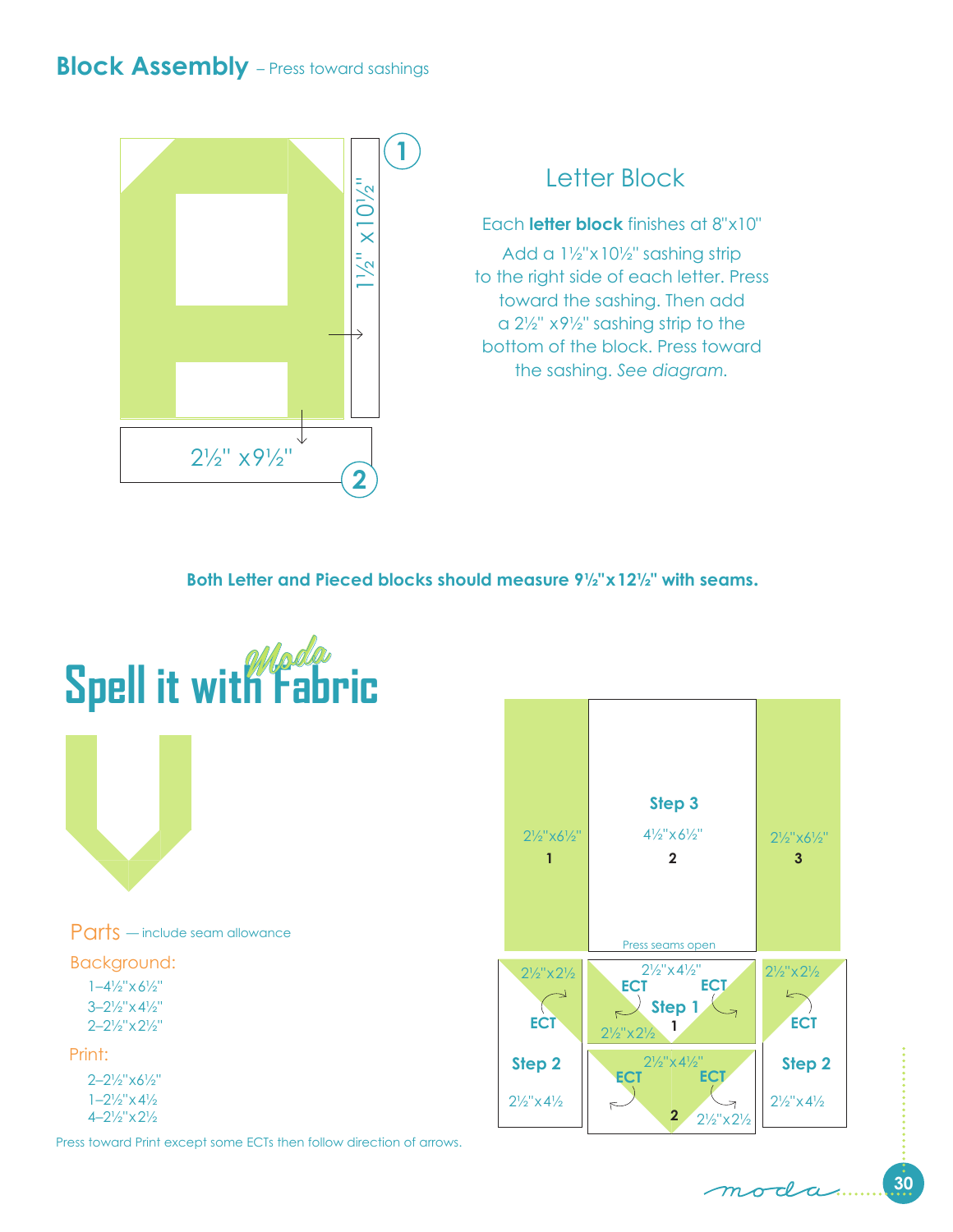





Print: Background: 1–4½"x8½" 2–2½"x2½"

3–2½"x8½"

Press toward Print except some ECTs then follow direction of arrows.

### Pieced Block

 $2\sqrt[3]{3}$   $X8\sqrt[3]{3}$ 

Each **pieced block** finishes at 8"x8" Add a 1<sup>½"x8</sup>%" spacer strip to the top and bottom of each pieced block. Press toward the spacer. Follow the directions above to add sashing strips to side and bottom of pieced block.



 $Z_1$ % $Z_2$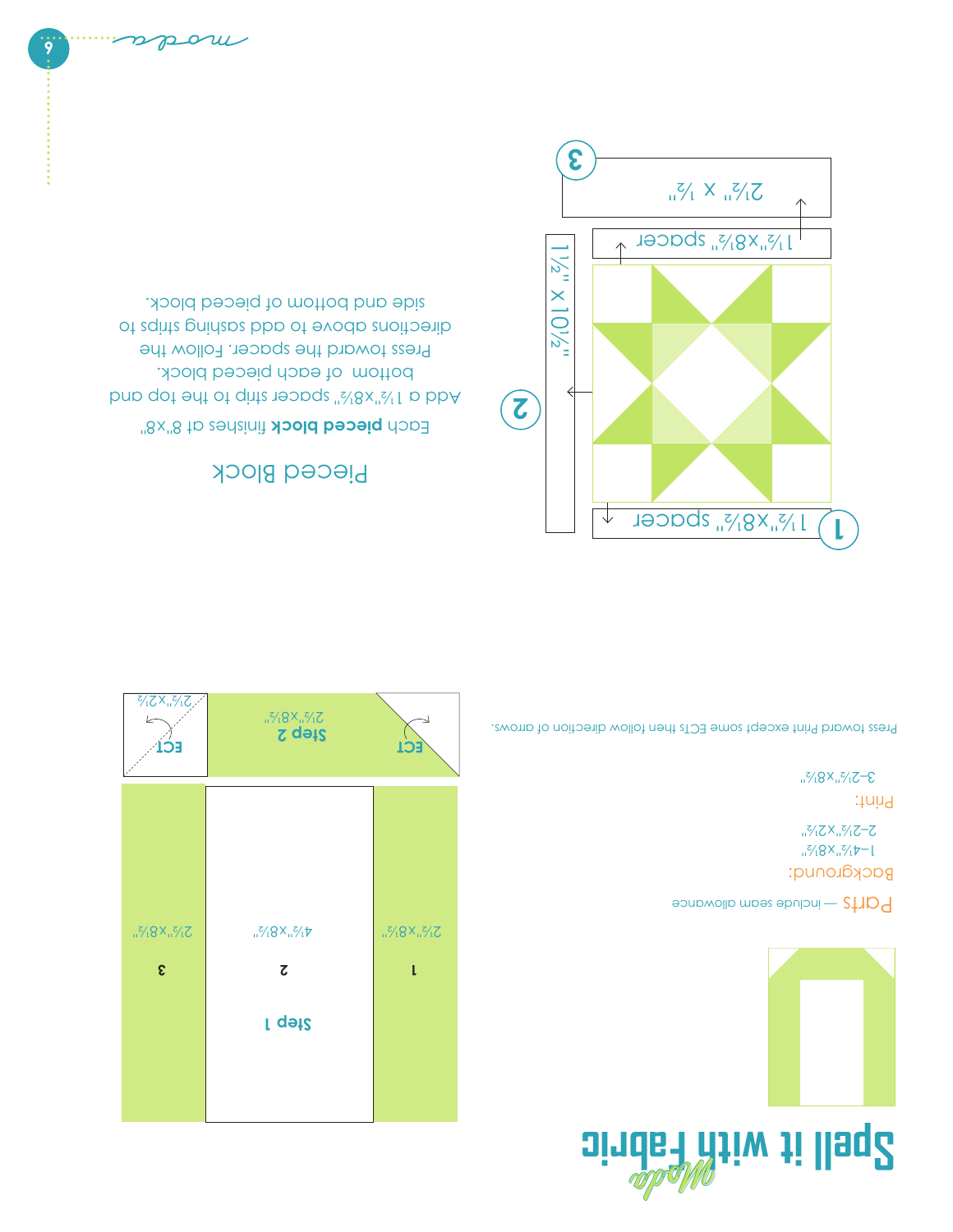

Parts — include seam allowance

Background:

2–3½"x8½" 2–1½"x2½"

#### Print:

1–2½"x8½" 1–2½"x6½"

Press toward Print except some ECTs then follow direction of arrows.

| $1\frac{1}{2}x2\frac{1}{2}$              | Step 1<br>$2\frac{1}{2}x6\frac{1}{2}$ " | $1\frac{ V_2 }{2} \times 2\frac{ V_2 }{2}$ |
|------------------------------------------|-----------------------------------------|--------------------------------------------|
|                                          |                                         |                                            |
| 1                                        | Step 2<br>$\overline{2}$                | $\mathbf{3}$                               |
| $3\frac{1}{2}$ " $\times 8\frac{1}{2}$ " | $2\frac{1}{2}$ "x81/2"                  | $3\frac{1}{2}x8\frac{1}{2}$                |
|                                          |                                         |                                            |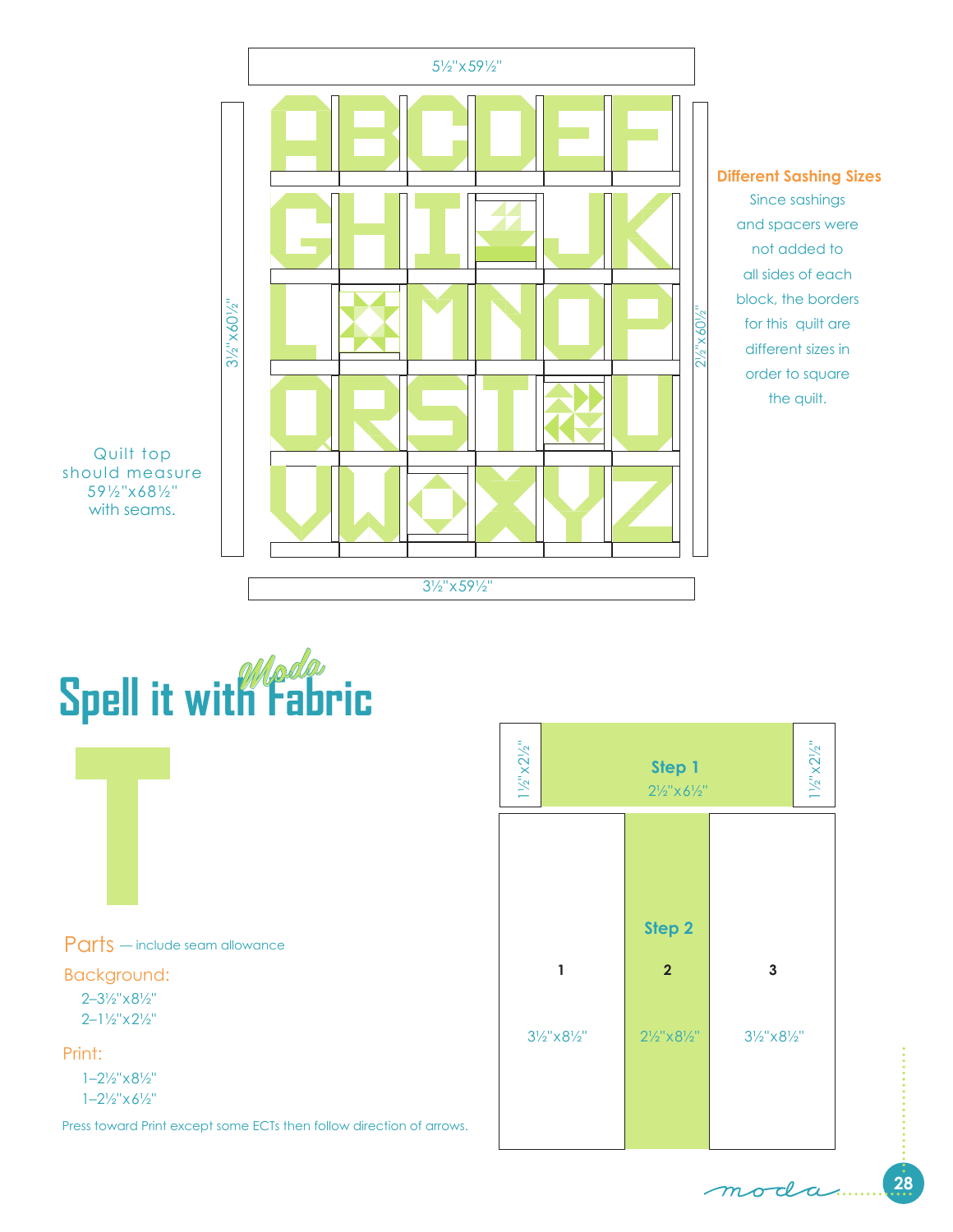



Background: 2–2½"x6½"  $.7/1$   $X.7/1 - 9$ 

Print:

3–2½"x8½" 2–2½"x2½"

Press toward Print except some ECTs then follow direction of arrows.

### **Putting It All Together**

Stitch the 26 letter blocks and 4 pieced blocks into 5 rows of 6 blocks. Press toward the sashings. **1.**

Cut the pieced border strips into the following borders: **2.**

1– 2½"x60½", 1– 3½"x60½",1– 5½"x59½", and 1– 3½"x59½",

(Note: Since sashings and spacers were not added to all sides of each block, the borders for this

 quilt are different sizes in order to square the quilt.) . Add the 3½"x60½" border to the left side of the quilt and the 2½"x60½" to the right. Press toward border **3.**

**ECT**

..%"x2%"

 $\lq \mid X \rceil$ 

**ECT**

**ECT**

. . Add the 5½"x59½ border to the top of the quilt and the 3½"x59½ to the bottom. Press toward border **4** Quilt top should measure 59½"x69½" with seams.

### **Finishing**

1. Using a diagonal seam, join the 7 - 2<sup>y</sup>. Y North strips end to end, these seams cheapter in 2. Fold prepared strip in half wrong sides together and press to make the binding. 3. Layer, Quilt and Bind

**Step 1**

..%"x8x"

 $2\sqrt[3]{3}$  x 9 $\sqrt[3]{2}$ 

**Step 2**

..%x8x

**Step 5**

..%"x6%"

**Step 4**

..%"x8x"

**Step 3**

**ECT**

**ECT**

**ECT**

7%"x2%"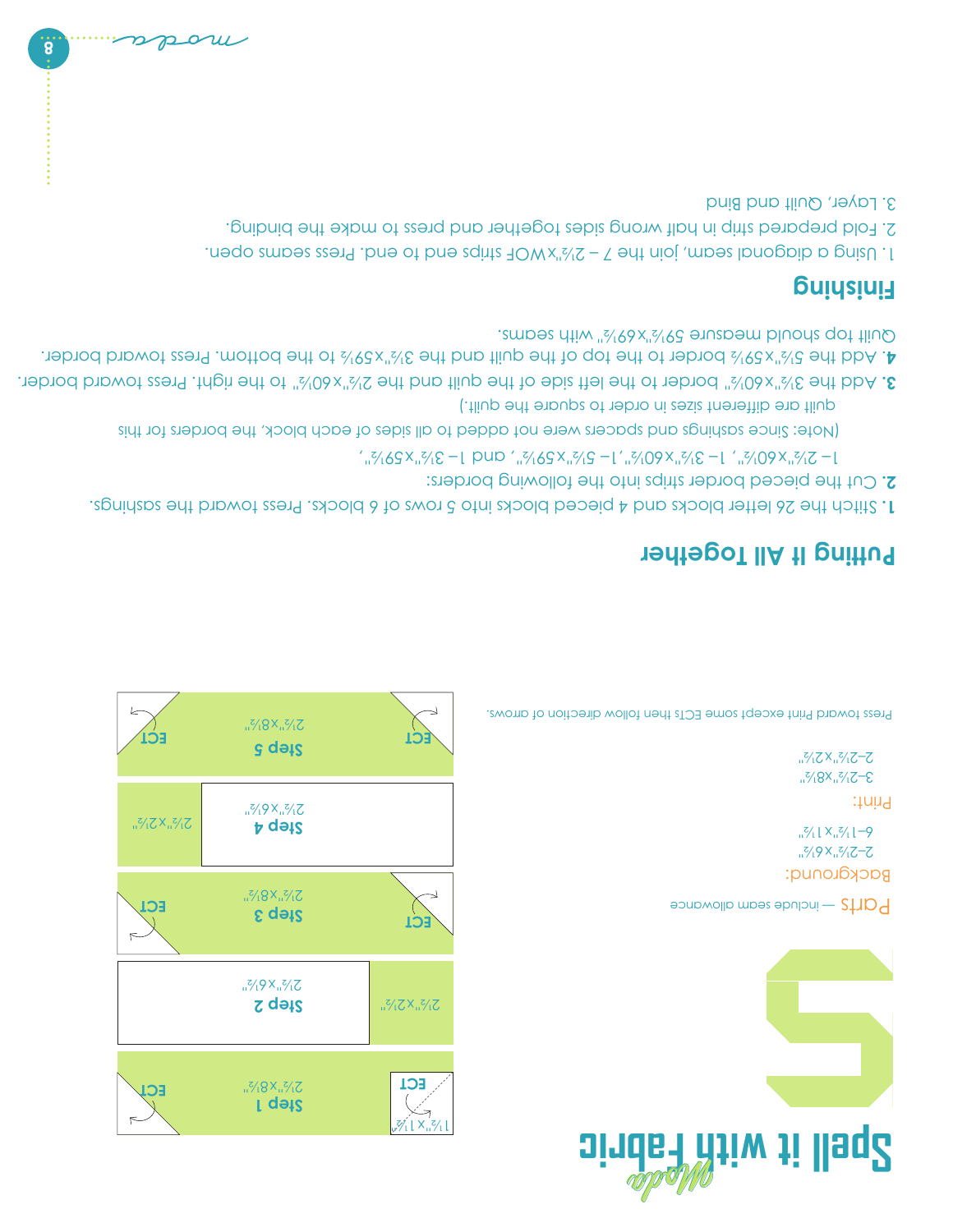|  | Spell it with Fabric |
|--|----------------------|

|                                                                                                                                                                                                                                                             | Stitch on dashed line<br><b>ECT</b>    | $2\frac{1}{2}x4\frac{1}{2}$                                                                                                                           | $2\frac{1}{2}x^{2}\frac{1}{2}$<br><b>ECT</b>    |
|-------------------------------------------------------------------------------------------------------------------------------------------------------------------------------------------------------------------------------------------------------------|----------------------------------------|-------------------------------------------------------------------------------------------------------------------------------------------------------|-------------------------------------------------|
| Parts - include seam allowance<br>Background:<br>$1 - 4\frac{1}{2}x 4\frac{1}{2}$<br>$1 - 2\frac{1}{2}x$ + $4\frac{1}{2}$<br>$2 - 2\frac{1}{2}x^{2}\times 2\frac{1}{2}x$<br>Print:<br>$2 - 2\frac{1}{2}x10\frac{1}{2}$<br>$2 - 2\frac{1}{2}x + \frac{4}{2}$ | Step 1<br>$2\frac{1}{2}x10\frac{1}{2}$ | $\overline{\mathbf{2}}$<br>$4\frac{1}{2}x4\frac{1}{2}$<br>Step 2<br>$\overline{3}$<br>$2\frac{1}{2}x4\frac{1}{2}$<br>$2\frac{1}{2}x4\frac{1}{2}$<br>4 | Step 3<br>$2\frac{1}{2}$ " x 10 $\frac{1}{2}$ " |
| Press toward Print except some ECTs then follow direction of arrows.                                                                                                                                                                                        |                                        |                                                                                                                                                       |                                                 |



Parts — include seam allowance

#### Background:

7–2½"x2½"  $1-1\frac{1}{2}x1\frac{1}{2}$ "

#### Print:

1–2½"x10½" 1–2"x4½"  $1-2\frac{1}{2}x\frac{6}{2}$ 3–2½"x4½"

Press toward Print except some ECTs then follow direction of arrows.



#### **26** moda.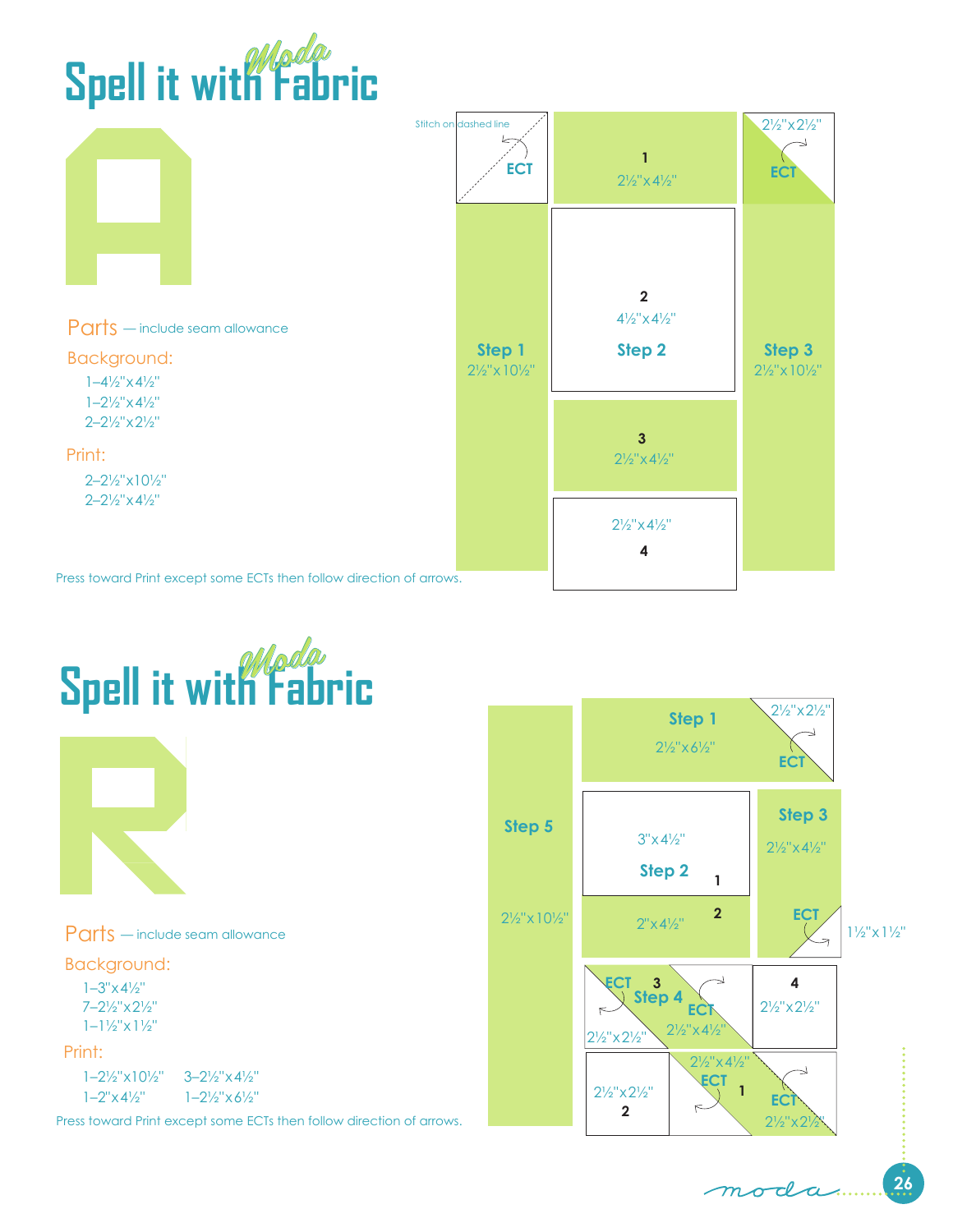

## **Spell it with Fabric** Moda



Parts — include seam allowance

Print: "%ZX"%L—Z "%OIX"%Z—I 7–2½"x6%" ן−Σ<sub>יי</sub>×ל<sub>ו</sub>י Background: 2–2¾"x4½" 2–1½"x1½" 2–2½"x2½"

2–2½"x2½"

Press toward Print except some ECTs then follow direction of arrows.

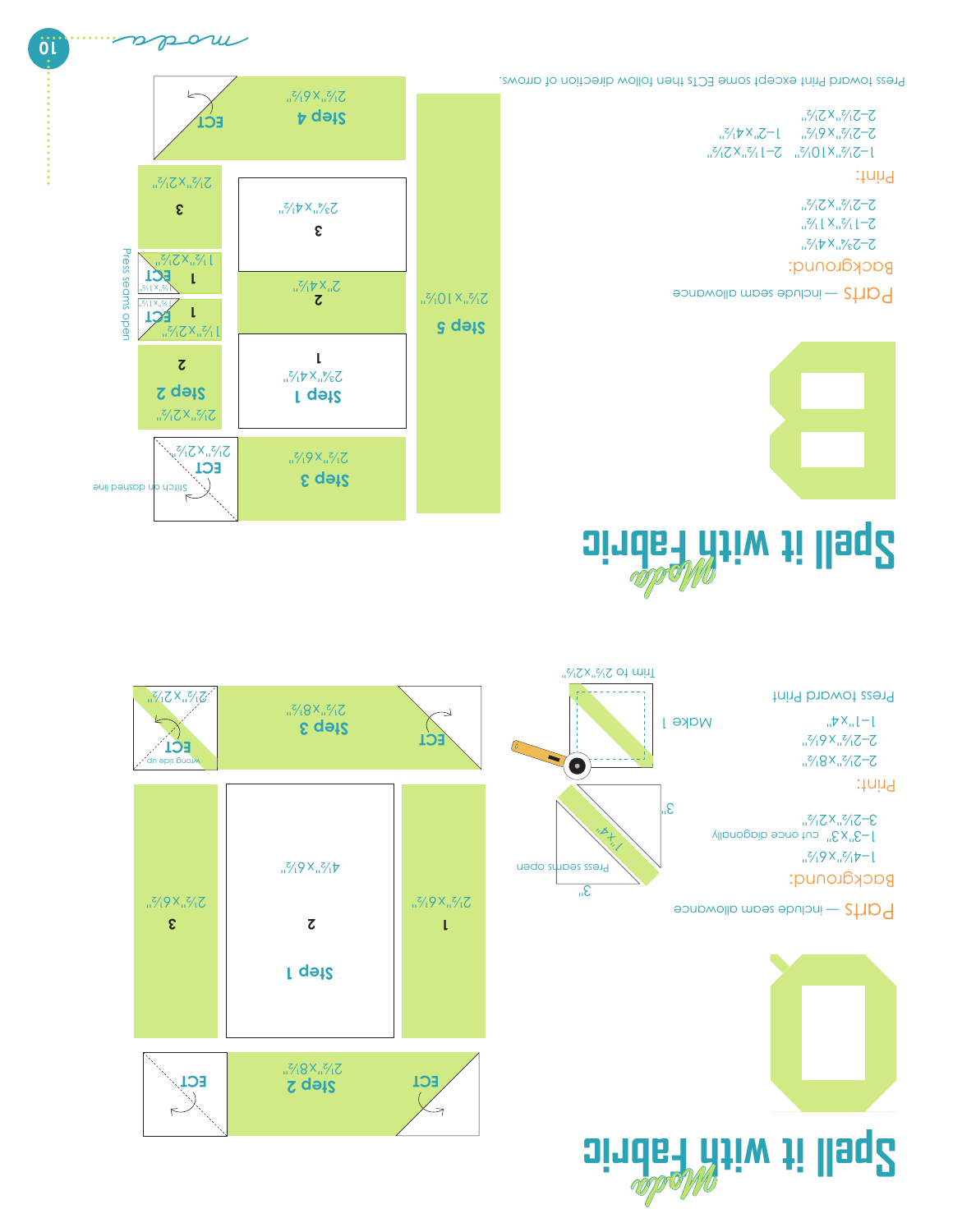|  | Spell it with Fabric |
|--|----------------------|
|--|----------------------|

|                                                                                                                                                                                                          | ECT                                              | Step 4<br>$2\frac{1}{2}$ "x81/2"             | EC1<br>$2\frac{1}{2}x^{2}\times 2\frac{1}{2}x^{1}$                                               |
|----------------------------------------------------------------------------------------------------------------------------------------------------------------------------------------------------------|--------------------------------------------------|----------------------------------------------|--------------------------------------------------------------------------------------------------|
|                                                                                                                                                                                                          |                                                  |                                              | $2\frac{1}{2}$ " $\times 2\frac{1}{2}$ "<br>Step 1                                               |
| Parts - include seam allowance<br>Background:<br>$1 - 4\frac{1}{2}x + \frac{61}{2}$<br>5-21/2" x 21/2"<br>Print:                                                                                         | Step 3<br>$2\frac{1}{2}x\frac{1}{2}x\frac{1}{2}$ | Step 2<br>$4\frac{1}{2}x6\frac{1}{2}$        | $\mathfrak{p}$<br>$2\frac{1}{2}x^{2}\times 2\frac{1}{2}x$<br>$2\frac{1}{2}$ " x $2\frac{1}{2}$ " |
| $2 - 2\frac{1}{2}$ " $\times 8\frac{1}{2}$ "<br>$1 - 2\frac{1}{2}x + \frac{1}{2}$<br>$2 - 2\frac{1}{2}x^{2}\times 2\frac{1}{2}x$<br>Press toward Print except some ECTs then follow direction of arrows. | <b>ECT</b>                                       | Step 4<br>$2\frac{1}{2}$ "x8 $\frac{1}{2}$ " | <b>ECT</b><br>$2\frac{1}{2}$ x $2\frac{1}{2}$ "                                                  |



Parts — include seam allowance

#### Background:

1–3"x4½" 1–2½"x2½" 1–1½"x1½"  $1-4\frac{1}{2}x6\frac{1}{2}$ "

#### Print:

1–2½"x10½" 2–2½"x4½"  $1 - 2'' \times 4' / 2''$  $1-2\frac{1}{2}x_0 + \frac{1}{2}x_1$ 

Press toward Print except some ECTs then follow direction of arrows.

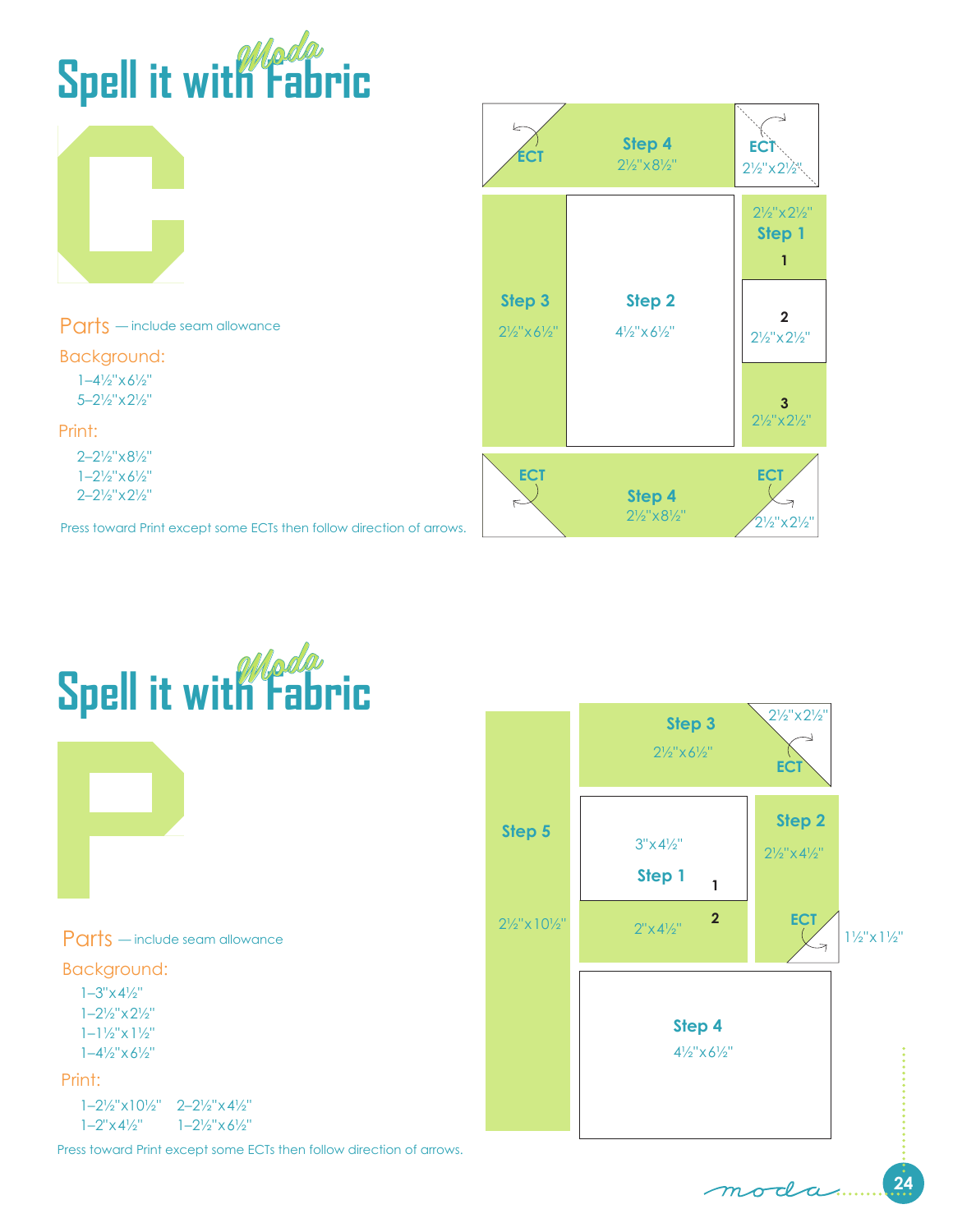



Background: 1–4<sup>1</sup>%"x6<sup>1</sup>%" 4–2½"x2½"

#### Print:

2–2½"x8½" 2–2½"x6½"

Press toward Print except some ECTs then follow direction of arrows.



 $\begin{array}{c|c}\n\diagup \diagdown \right\}\n\end{array}$  **Eqs.** 

**ECT ECT Step 2**

..%XBX,..%

**Step 1**

**3 2 1**

 $2\sqrt[3]{3}$ 

"x6x"x"

 $2\frac{1}{2}\sqrt{8}$  x 8 $\frac{1}{2}\sqrt{8}$ 

2½"x2½

..%"x6%"

# **Spell it with Fabric** Moda



Parts — include seam allowance

Background: 1–4<sup>1</sup>%"x6<sup>2</sup>" 2–2½"x2½"

2–2½"x6½"

Print: 2–2½"x8½"

Press toward Print except some ECTs then follow direction of arrows.

 $\left[\ddot{z}\ddot{\text{i}}\right]$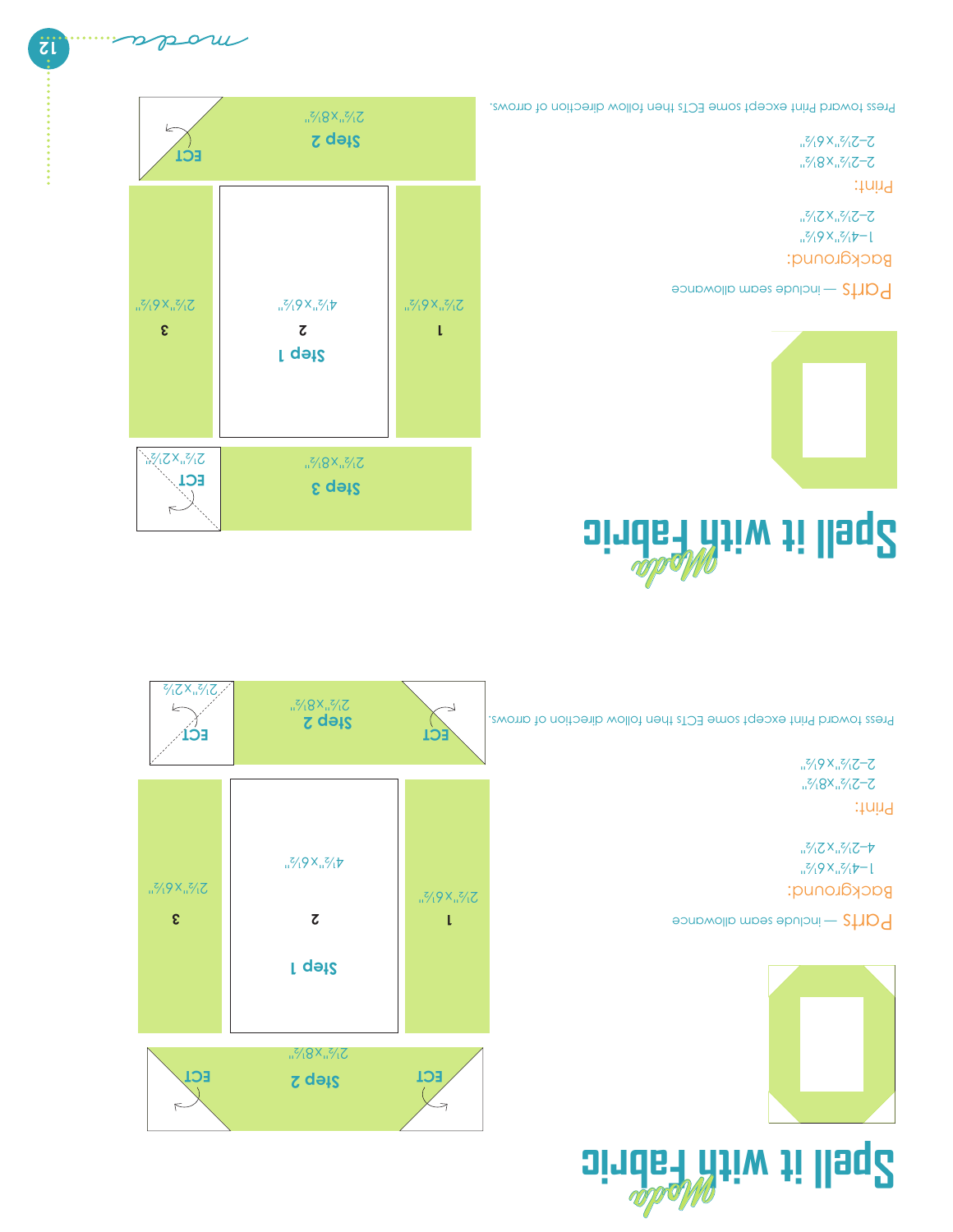

|                                                                                                   | Step 3<br>$2\frac{1}{2}$ "x81/2"        |                                              |                                                            |
|---------------------------------------------------------------------------------------------------|-----------------------------------------|----------------------------------------------|------------------------------------------------------------|
|                                                                                                   |                                         | $2\frac{3}{4}$ x 4 $\frac{1}{2}$<br>Step 1   |                                                            |
| Parts - include seam allowance                                                                    | Step 2<br>$2\frac{1}{2}x6\frac{1}{2}$ " | $\overline{2}$<br>2"x4'2"                    | Step 2<br>$2\frac{1}{2}x_0 + x_1 + x_2 = 2x_1 + x_2 + x_3$ |
| Background:<br>$2 - 2\frac{3}{4}x + \frac{1}{2}$                                                  |                                         |                                              |                                                            |
| $1 - 2\frac{1}{2}x + \frac{1}{2}$                                                                 |                                         | 3                                            |                                                            |
| Print:                                                                                            |                                         | $2\frac{3}{4}$ $\times$ 4 $\frac{1}{2}$      |                                                            |
| $2 - 2\frac{1}{2}$ " $\times 8\frac{1}{2}$ "<br>$1 - 2\frac{1}{2}x + \frac{1}{2}$                 |                                         |                                              |                                                            |
| $1 - 2'' \times 4' / 2''$<br>Press toward Print except some ECTs then follow direction of arrows. |                                         | Step 3<br>$2\frac{1}{2}$ "x8 $\frac{1}{2}$ " |                                                            |



Parts — include seam allowance

Background: 2–2½"x4½" 2–2½"x2½"  $1-4\frac{1}{2}x4\frac{1}{2}$ "

#### Print:

2–2½"x10½" 1–2½"x4½" 2–2½"x2½"

Press toward Print except some ECTs then follow direction of arrows.



**22** moda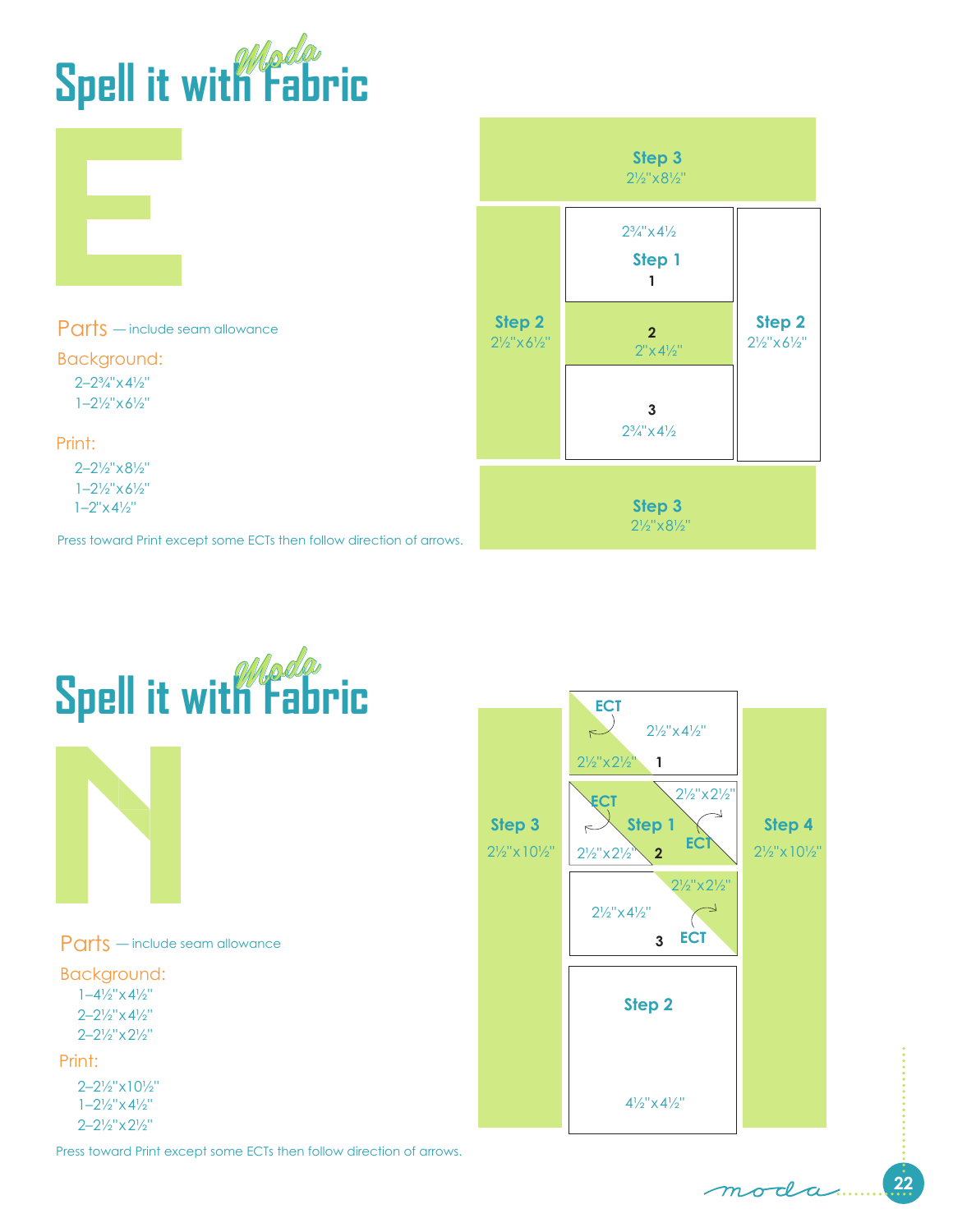





Background:  $1-\frac{1}{2}$ / $\frac{1}{2}$ / $\frac{1}{2}$ / $\frac{1}{2}$ / $\frac{1}{2}$ / $\frac{1}{2}$ 1–2½"x4½"

2–2½"x2½"

Print:

2–2½"x10½" 1–2½"x4½" 2–2½"x2½"

Press toward Print except some ECTs then follow direction of arrows.



# **Spell it with Fabric** Moda

Parts — include seam allowance

Background: 1–4½"x4½"  $1 - 3''$  $x^2 + 2''$  $1 - 5\frac{1}{2}$ % $8\frac{1}{2}$ %

Print: 2–2½"x8½"

 $1 - 5$ " $\times 4$ <sup>2</sup>"

Press toward Print except some ECTs then follow direction of arrows.

...........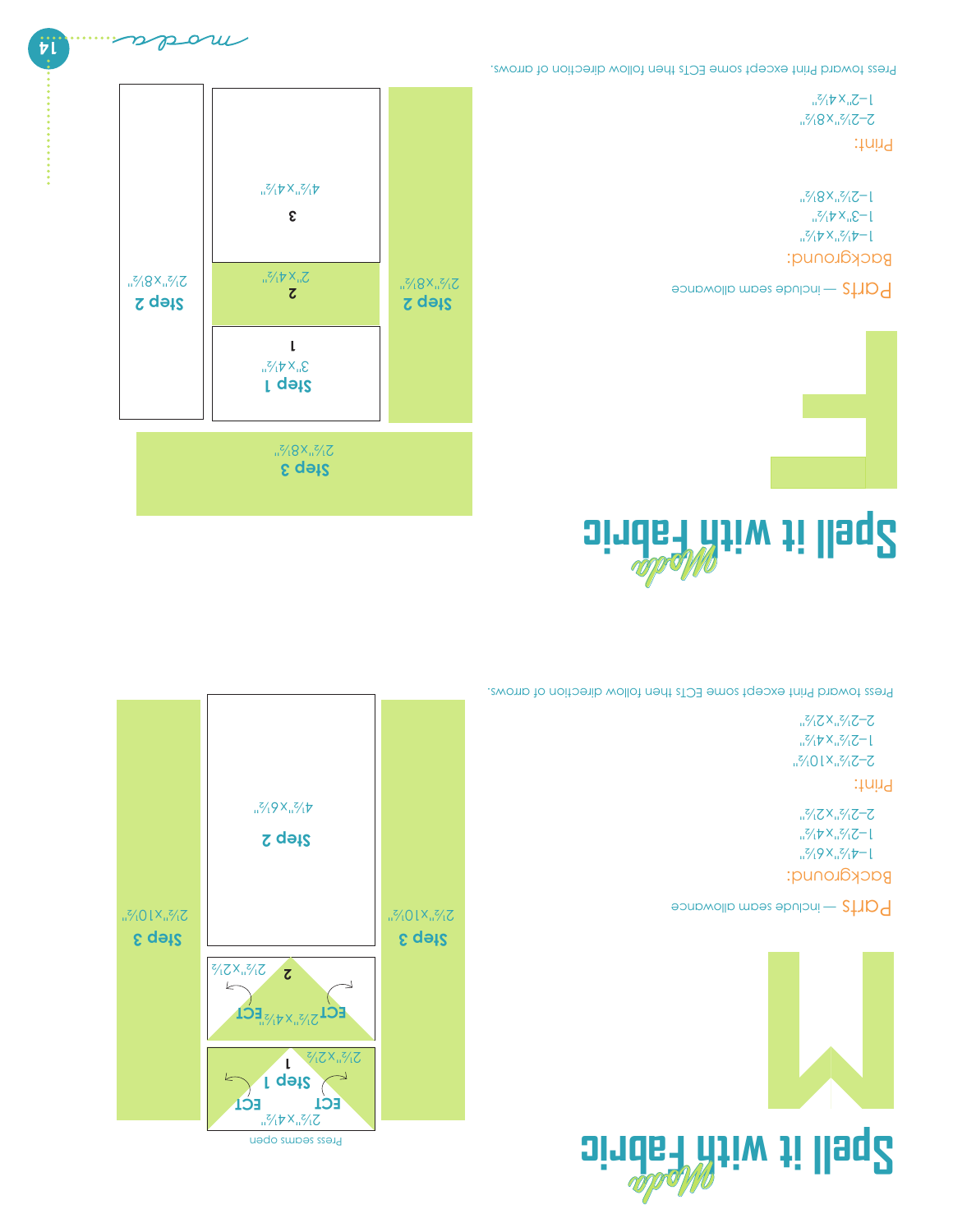





1–2½"x10½" 1–2½"x4½"

Press toward Print except some ECTs then follow direction of arrows.

**20** moda.

 $2\frac{1}{2}$ " x 4 $\frac{1}{2}$ "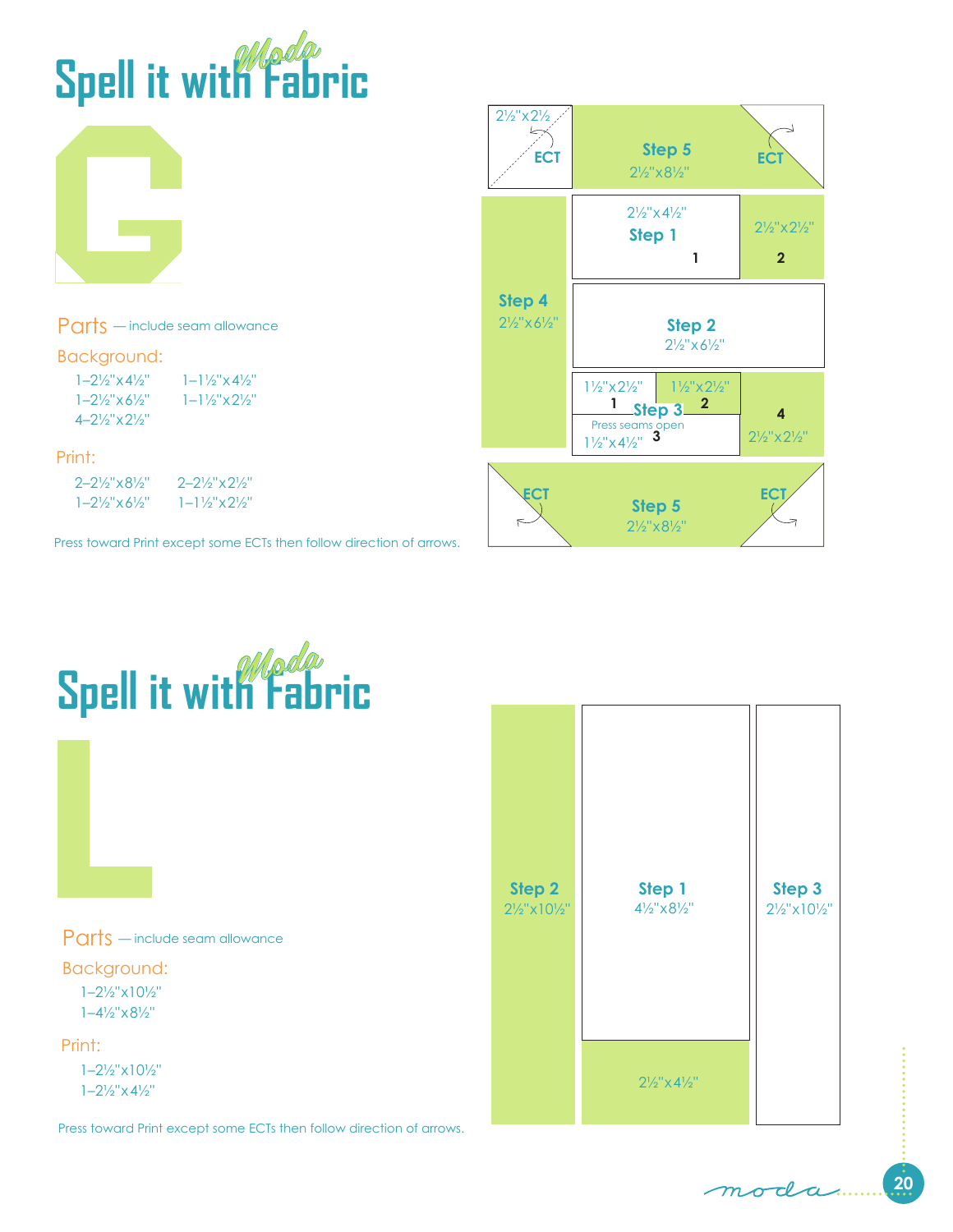



**1**

**ECT**

 $Z_1$ 

**ECT**

2½"x4½"



Background: 12–2½"x2½" 1–2<sup>1</sup>/2<sup>m</sup> 2–1½"x1½"

#### Print:

 $1 - 5\sqrt[3]{10}$   $N_{\rm n}$ " V-2" X 4' V" 2–1½"x2½"

Press toward Print except some ECTs then follow direction of arrows.



**2**

2½"x2½"

# **Spell it with Fabric** Moda

Parts — include seam allowance

Background:  $1-\frac{1}{2}\sqrt[3]{\sqrt[3]{2}}$  $1-\frac{1}{2}$ % $\frac{1}{2}X_{1}X_{2}$ 

Print: 2–2½"x10½"

 $1-5$ " $\times$ 4 $\frac{1}{2}$ "

Press toward Print except some ECTs then follow direction of arrows.